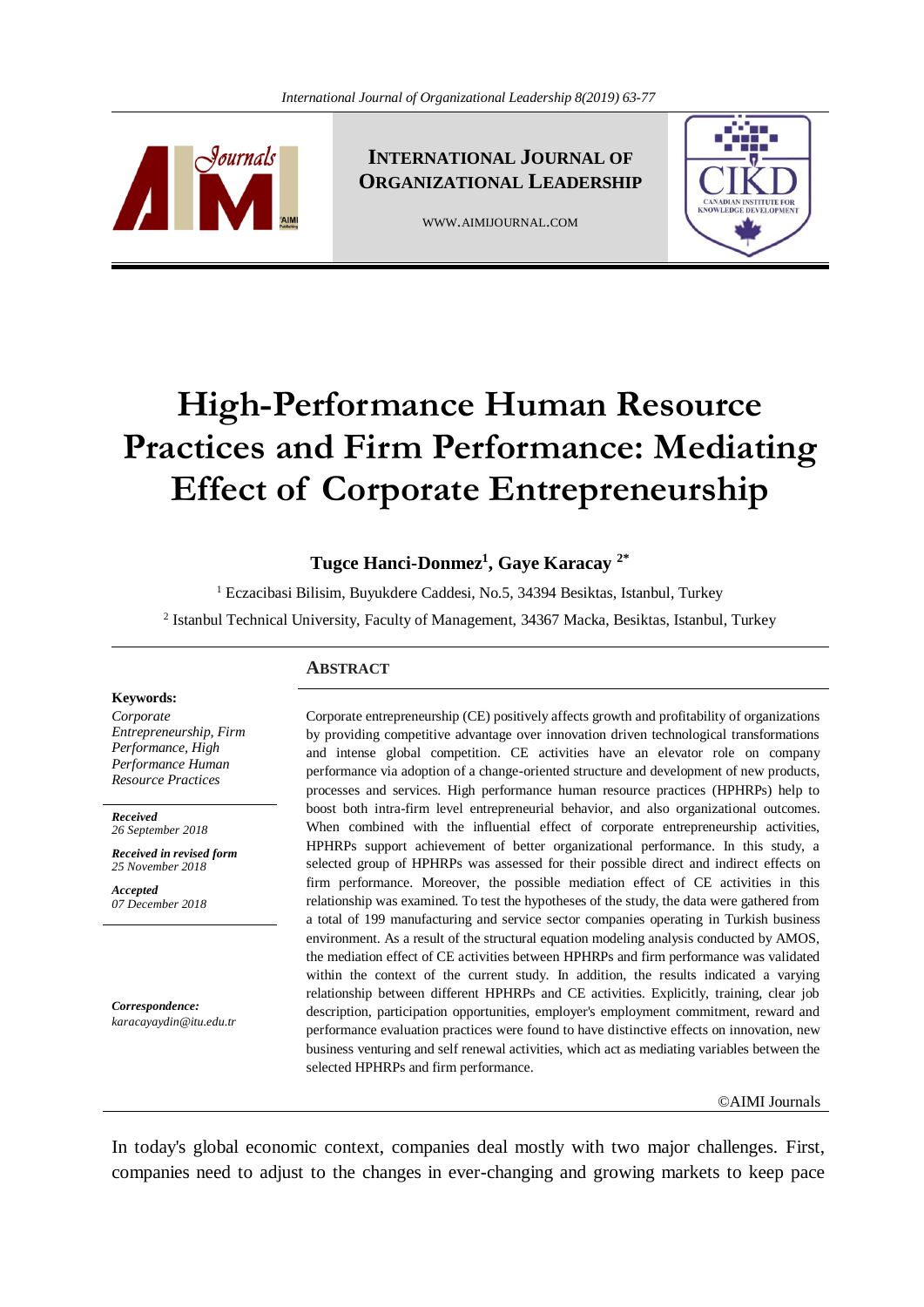with fast and instant technological challenges, and game-changer competitors. Secondly, companies need to adopt for the required changes in their intra-company systems, including revision of their internal structures and processes, otherwise they may face with slow decision making and inability to adjust to the new market conditions (Miller & Friesen, 1982). In this respect, enterprises with relatively more rigid structures may require to show even more attention for demonstrating an innovative and proactive approach in order to survive, enhance profitability and grow in such an intense competitive environment. Entrepreneurship is not only defined as the development of a new product, service and a new production method; but also as the discovery of a new market opportunity, redefinition and restructuring of an industry (Agca & Kandermir, 2008; Fis & Wasti, 2009). Therefore, intra-company entrepreneurship can be utilized as a within company system for facilitating strategic renovation and organizational change, increasing competitive advantage, enhancing organizational growth, and generating extra value for customers by bringing out novel products. Intra-company driven micro level changes also facilitate macro level changes. According to Schumpeter (1934), change processes start and spread from intra-company structures and by that entrepreneurship becomes a tool for creating transformation within whole society.

 Corporate entrepreneurship (CE) approach offers an environment that supports businesses to improve their performance by creating a dynamic business approach based on innovation that can bring new competitive areas, transform opportunities against growing market demand. Since 1990s, by the researchers interested in entrepreneurship concept, a considerable number of studies have been conducted to determine the relationship between companies' corporate entrepreneurship propensity and their business performance. A significant number of these studies have found that CE practices increase business performance (Covin & Slevin, 1989; Lumpkin & Dess, 1996; Zahra & Covin,1995). In addition, CE was found as an important factor for organizational success which then has macro effect on economic development and profitableness for whole economic system (e.g., Wennekers & Thurik, 1999).

 Human resources management (HRM) practices have found to be effective in creation of entrepreneurial context (Holt, Rutherford, & Clohessy, 2007). High-performance human resource practices (HPHRPs) increase employees' motivation to take initiative and involve in decision-making processes regarding their jobs, and thus facilitate CE (Appelbaum & Kamal, 2000). As a result of the studies carried out in recent years, it has been shown that there is a significant relationship between human resources management practices and CE (Hayton, 2005; Hornsby, Kuratko, Shepherd, & Bott, 2009; Kaya, 2006; Zhang, Wan, & Jia, 2008). However, only a few number of studies investigated the possible effect of specific human resource practices on company performance via CE (Hayton, 2005; Kaya, 2006).

 The purpose of the current study is to examine the relationship between HPHRPs and firm performance with an specific emphasis on identifying the particular effects of different HPHRP practices. With this aim, some selected HPHRPs; namely, personnel selection, training, job mobility, employer's job security commitment, clear job description, performance evaluation, reward and participation to decision making processes are examined for their effect in the relationship. Moreover, we aim to explore the roles of particular CE practices in the relationship between HPHRPs and firm performance. Accordingly, the current study has some specific contributions both in academic and practical context. Firstly, this study integrates a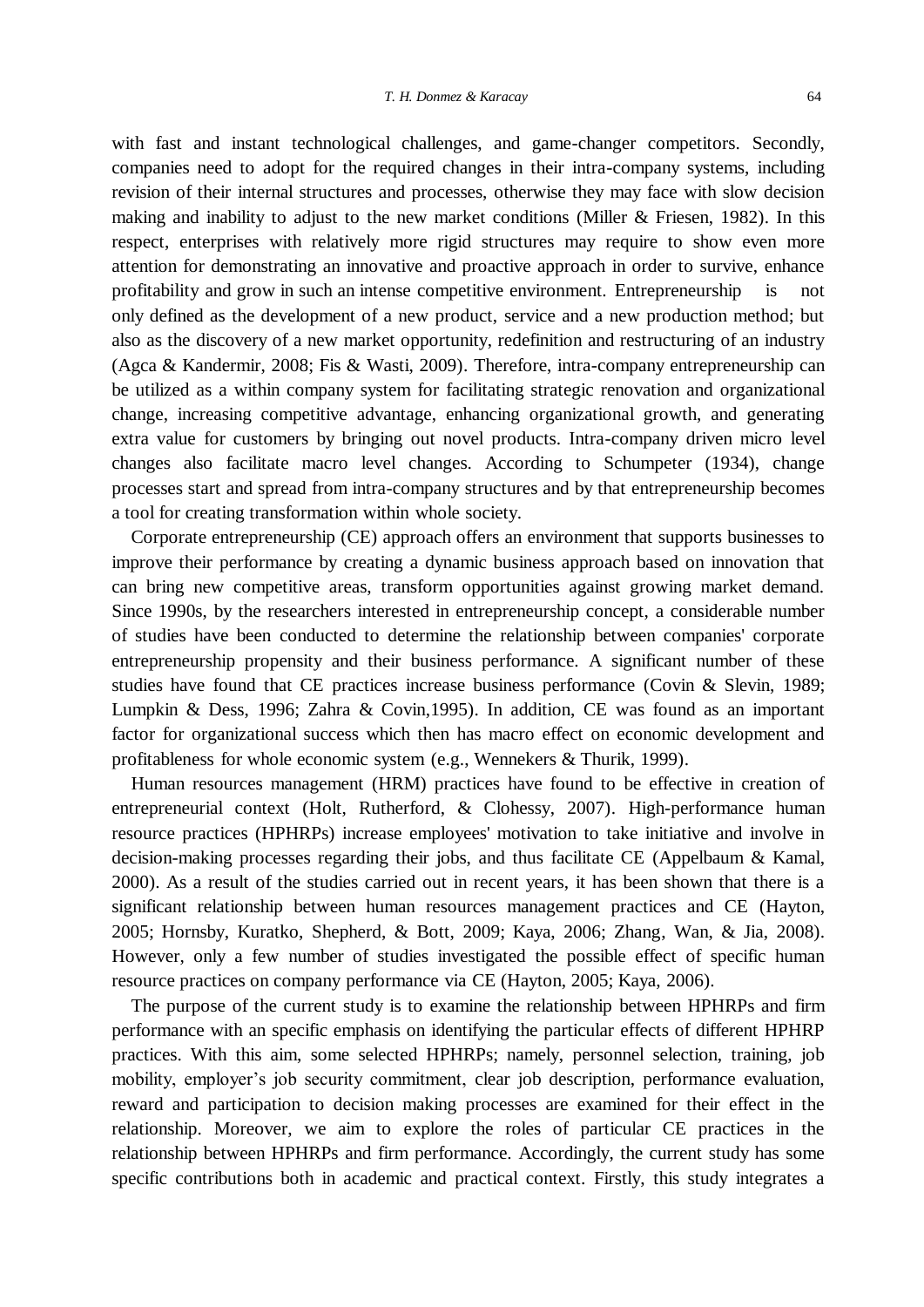corporate entrepreneurship point of view in exploring the link between human resource practices and company performance. Secondly, within the context of CE and firm performance perspectives, it aims to identify the specific effects of various elements of HPHRPs. In this respect, the outcomes of the study contribute both to CE and HPHRPs literature. Besides, the current study provides a practical guideline for practitioners in their attempts for increasing their firm performance levels through the stimulation of CE activities by investing in HPHRPs.

#### **The Literature Review**

Entrepreneurship and its value generation effect on global economy have been recognized for a long period of time. The contemporary entrepreneurship research started with the economist Joseph Schumpeter almost a century ago. Schumpeter defined entrepreneurs as those who produce new products or similar products with new methods, and thus they are indeed the ones who promote economic activity (Schumpeter, 1934). Schumpeter's distinctive contribution to the entrepreneurship literature comes from his emphasis on the word "new". According to his understanding, just new people can produce totally new combinations with completely old tools. Destruction of old products or old production methods via new product offerings can increase customer interest, and this would then facilitate economic value generation. Schumpeter described entrepreneurship as a 'creative destruction' process (Schumpeter, 1947).

 While some researchers study solely the activities of individual as an entrepreneur, most of the researchers in the area focus more on organizational perspective of entrepreneurship (Miller, 1983; Miller & Friesen, 1982). According to organizational perspective, entrepreneurship needs to be facilitated by organizations by allocating more resources to their entrepreneurial attempts or practices. Firms' efforts for enhancing their corporate innovation activities would bring about entrepreneur-driven economic practices which would initiate economic stimulation and higher income levels for whole society.

 The underlying rationale for the interest in examining entrepreneurship activities both at firm-level and society-level depends mostly on an expectation that entrepreneurship could affect economy via its constructive effect on productivity, development of new industry and new processes, as well as strengthening competitive advantages (Wennekers & Thurik, 1999). Accordingly, research on entrepreneurship as an organization level phenomenon has been accepted and thus encouraged by both academic and business environments.

## **Corporate Entrepreneurship**

While the consequence of entrepreneurship is always at interest, firm level activities that encourage entrepreneurship of a company take also considerable attention of researchers and practitioners of the field. In-house activities and processes that initiate within company level entrepreneurship of a firm which definitely intended for entrepreneurship are referred as 'corporate entrepreneurship' (CE) (Barringer & Bluedorn 1999). CE is defined as "the orientation of a firm to become proactive, innovative and risk taking" (Covin & Slevin, 1991).

With a subsequent study by Zahra and Covin (1995), business venturing and organizational renewal were presented as additional dimensions of CE other than proactiveness, innovativeness and risk taking. According to Zahra and Covin (1995), CE is a set of global practices which occur by discovering and following new opportunities via new business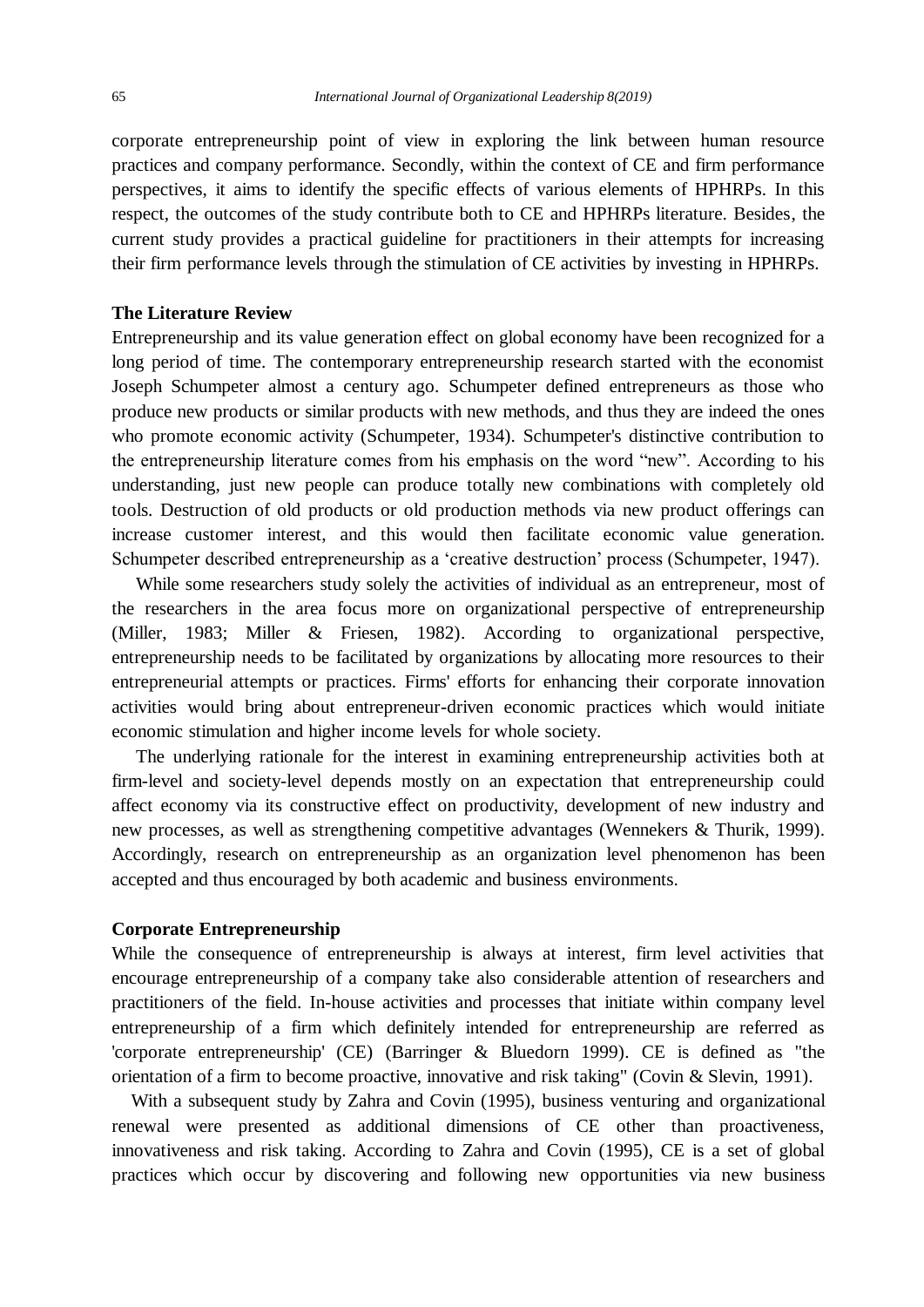models, innovation or creating new businesses. Such kind of innovation enables companies to obtain sustainable competitive advantage, pursue new business opportunities, achieve higher growth while generating wealth for whole society and creating new employment opportunities for people (Bazhal, 2016). That is why, CE requires companies to generate and operate new resources of knowledge, and thus facilitate new business opportunities (Hayton, 2005). The significance of CE for companies, economies and societies necessitates conducting more research on entrepreneurship concept together with methods for its execution.

 As part of continuing endeavor for further exploration of entrepreneurship, Antoncic and Hisrich (2001) pointed to 'intrapreneurship' concept that is used as a similar notion with CE. Antoncic and Hisrich (2001) stated various definitions of intrapreneurship with pointing to its significant effects. Some of the definitions of intrapreneurship include; "a process in which individuals within an existing organization chase opportunities independently of the resources they control", "developing new jobs and giving up old habits", "entrepreneurial thought and spirit within the organization" and "creation of new organizations or encouraging activities for renewal and innovation activities in the organization".

 In line with the findings of previous research, the level of CE aptitude in an organization is usually described by five dimensions; innovativeness, risk taking, proactiveness, (Covin and Slevin, 1991), new business venturing (Zahra & Covin, 1995) and self-renewal (Zahra & Covin, 1995). *Innovativeness* is defined as new product development, new process development, product improvements and new production techniques, giving rise to product and/or service innovations. The critical point of innovation is its making a change in currently available activities or products. *Risk taking* is conceptualized as an organization's willingness to pursue new risky opportunities although such an attempt might cause to lose its competitive position or having a significant performance decline. Entrepreneurial tendency of firms is often measured with their risk taking propensity to get massive amounts of debt or risky behaviors like allocating tremendous resources in order to obtain high returns via market opportunities. *Proactiveness* means both the anticipation of changes through continuous search for market opportunities and also acting in line with the expected changes by experimenting potential responses. *New business venturing* includes practices that enable creating new businesses within existing organizational structure or on the outside of current organization spin off. Internally new business creation is defined as developing new markets or changing and developing company's products or services (Guth & Ginsberg, 1990; Kuratko, Hornsby, & Biship, 2005). *Self-renewal* is defined as the transformation of organizations through the renewal of the key ideas by which organizations are built in (Guth & Ginsberg, 1990). Selfrenewal primarily indicates strategic repositioning of a company via redevelopment of business concept, reconstruction of organization, and introduction of system-wide changes for innovation (Zahra & Covin, 1995). While new business venturing leads to creation of new businesses, self-renewal initiates change in the existing relationships within or between organizations.

## **Firm Performance**

The sustainability of competitive position is a vital priority for today's businesses. For achieving and sustaining competitive advantage, companies need to be innovative, flexible,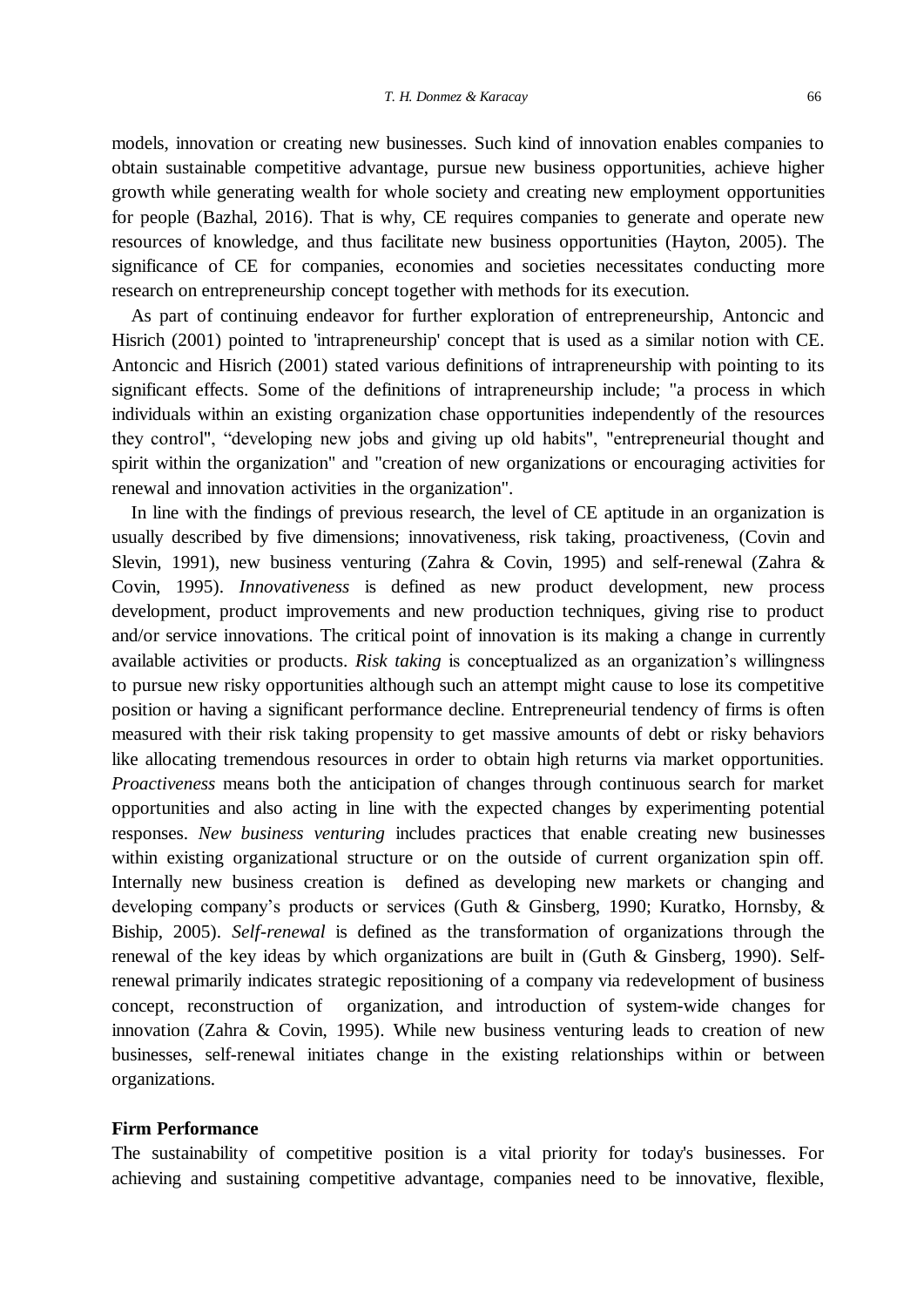efficient, and effective in their operations and achieve high performance. For that, competitive positioning of companies requires having the right professional management, skilled workforce, and up to date technology. In general, performance is defined as a notion used for quantitatively or qualitatively determining what is achieved as a result of a purposeful and planned activity.

 Initially firm performance was measured solely by financial indicators. Performance of a business is usually defined as the output obtained over a certain period of time, or the result of work within a process; and the end result shows the degree of achievement in comparison to the targeted business objectives. As time, non-financial measures including customer satisfaction, employee engagement, quality of management, etc. have become a performance indicator that complement financial indicators for firm performance. Similarly, CE has also become one of the key factors that businesses need to pay attention after its significant role in corporate growth, profitability and thus overall firm performance was depicted (Pinchot, 1985).

 According to the findings of previous research, there is a positive relationship between corporate entrepreneurship and economic improvement (e.g., Wennekers & Thurik, 1999). Development of new products or entrance to new markets are the results of entrepreneurship, and these are the ways that companies could achieve competitive advantage that directly affect company performance (Covin & Slevin, 1989; Lumpkin & Dess, 1996; Zahra & Covin, 1995). The findings of previous research confirmed the positive relationship between firm's profitability and CE activities (Bazhal, 2016). Especially firm's growth and profitability are found as important outcomes of corporate entrepreneurship (Alpkan, Ergun, Bulut, & Yilmaz, 2005).

## **High-Performance Human Resource Practices**

High-performance human resource practices (HPHRPs) are a package of human resources practices that enhance employees' motivation, involvement in decision-making processes and spontaneous self-motivation (Zhang & Jia, 2010). According to Bamberger and Meshoulam (2000), an integrated measure of HPHRPs should consist of three main parts: First, *people flow* (i.e., selective staffing, extensive training, employee mobility, guarantee of job security); second, *appraisal and rewards (*i.e. performance appraisals, incentives); and third, *employment relations* (i.e., job design, encouragement of participation).

 Previous research showed that there is a positive relationship between HPHRPs and various organizational outcomes including firm performance (Zhang & Jia, 2010). Basically, HPHRPs affect firm performance by recognizing and shaping skills, knowledge and behavior of employees in line with organizational goals (Collins & Clark, 2003). For instance, successful *staff selection* processes enable identifying skillful employees who could make and initiate appropriate decisions toward firm's goals and thus contribute to firm performance. Likewise, *employee training* and development practices increase firms' performance by increasing employee performance via developing knowledge and skills of employees. *Internal mobility* refers to the possibilities of upward movement within an organization and the transition of people within organization (Ngo, Lau, & Foley, 2008). Employees' internal mobility facilitates knowledge sharing within organization by which both employee and company performance increase. *Job security* is a kind of commitment given to employees on their employment. Some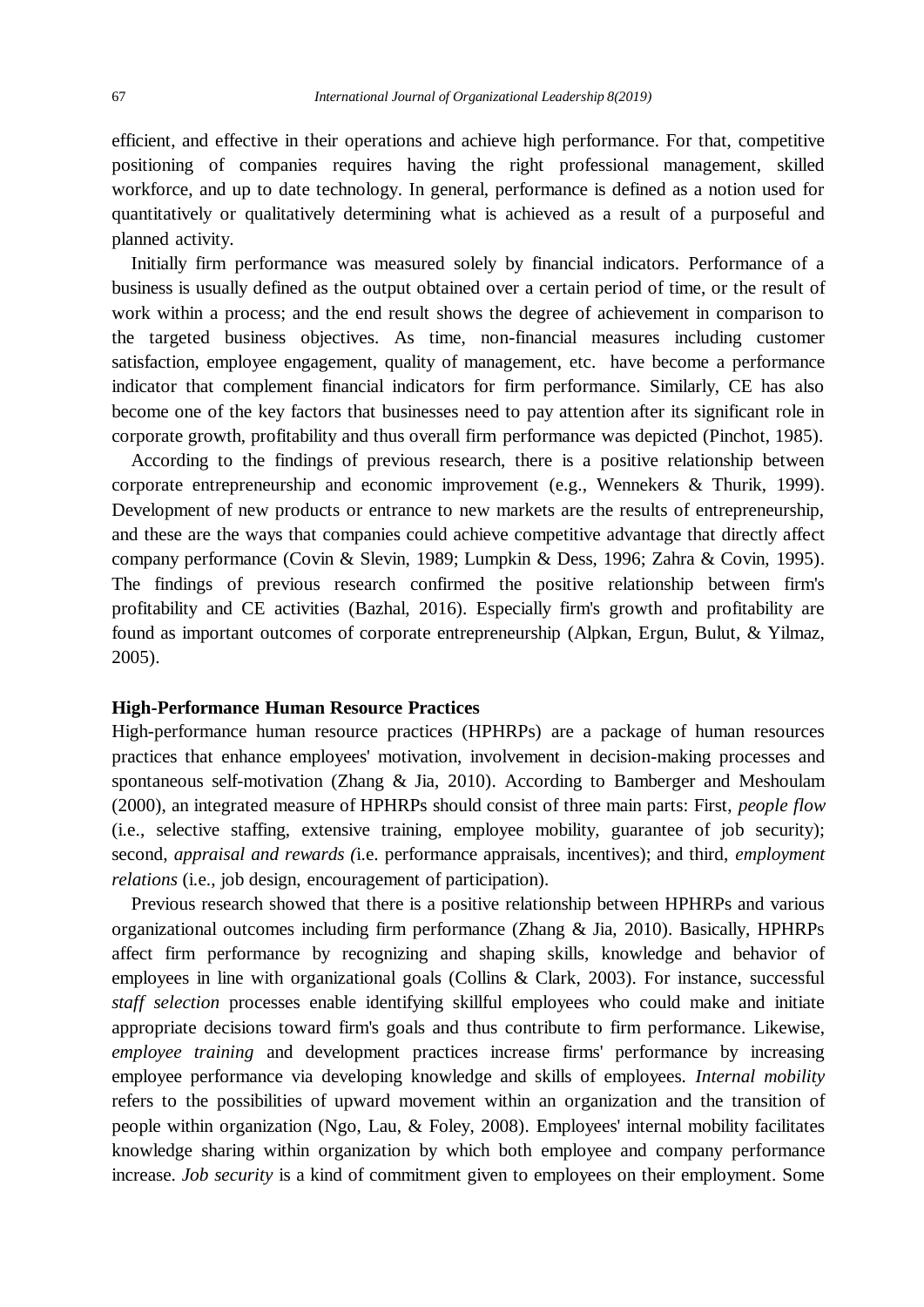researchers evaluate this practice as an investment in employee which promotes employees' positive attitude and behavior towards their organizations. Similarly, appropriate *performance evaluation* and rewarding of employees can lead to enhanced organizational performance via increasing employee motivation and performance. For instance, performance appraisals can be used by a company to discover underlying reasons for performance related problems by communicating with their workers. *Incentives* are both financial and non-financial rewards in exchange for employee's work performance (Morris & Kuratko, 2002). A general objective of incentives is to change attitudes of employees and motivate them. Many studies have shown that incentives which enhance positive attitudes and motivation of employees contribute to firm's growth and performance (Kaya, 2006). An explicit proposal of the tasks that employees have to do in their work represents their job descriptions, and these *job descriptions* clarify the roles that employees have to cover. Therefore, job descriptions guide employees and help to be on the right track regarding work processes and work outcomes. Providing chance to *participate in organizational decision making* can enable employees to feel ownership of their job and organization. In this way, employees can develop a sense of responsibility by evaluating the performance and productivity of their own work.

 Previous research has shown that HPHRPs are effective in facilitation of CE within organizations (Hayton, 2005; Schuler, 1986). HPHRPs may facilitate CE in three main levels; first, human resource management (HRM) system can be utilized for selecting employees who have entrepreneurial tendency depending on their knowledge, skills, abilities. HPHRPs may help to identify and promote employees who are driven, solution oriented, team player, creative, and educated risk taker (Schuler, 1986). Second, HRM system can be seen as the reflection of the company culture (Delaney & Huselid, 1996). Company culture helps to strengthen employees to have emotional ties with their companies as well as to shape common norms of behavior within company. Third, HRM is one the most influential strategic agent for catalyzing firm level transformations (Delaney & Huselid, 1996).

 HPHRPs also enhance the intensity of CE applications. For instance, as stated by Li-Yun, Aryee, and Law (2007), HPHRPs can reinforce common perceptions about a supportive organizational habitat that motivates employees to engage in voluntary behavior and contribute to organizational performance. HPHRPs may have an impact on employees' participation in innovation processes via developing employees' skills, knowledge and capabilities for innovation. Besides, employees take more responsibilities in their daily work and chase new opportunities as a result of these HPHRPs (Zhang & Jia, 2010). Organizations may promote organizational innovations by utilizing staff selection practices to obtain high-quality and experienced human capital such that these competent employees can develop novel and more competitive products (Zhang, Wan, & Jia, 2008). Moreover, adequate incentives can increase employees' risk propensity and motivation for innovation (Huselid, 1995). Organizations employing HPHRPs consider their employees as internal entrepreneurs, and by this point of view they encourage employees to participate in decision-making and to be more proactive. In this respect, companies aiming for corporate entrepreneurship may use human resource practices to provide opportunities for employees who feel constraint by bureaucratic procedures on their work behavior (Hayton, 2005).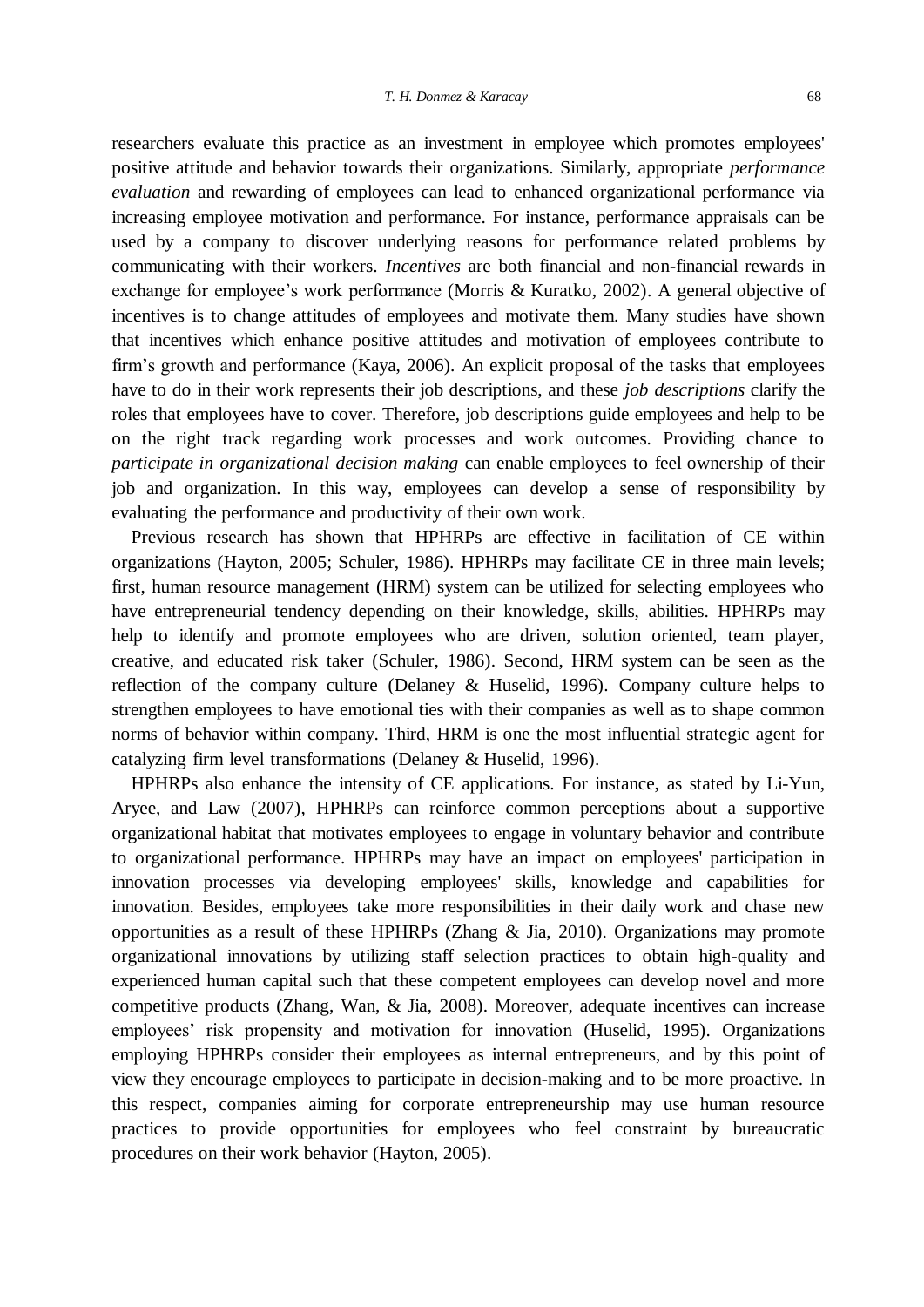Previous research showed that effective HRM practices facilitate development and retention of human capital and thus contribute to firm performance (Lado & Wilson, 1994). Moreover, CE is found to be effective in boosting firm performance (Bazhal, 2016). Besides, previous studies pointed that some HRM practices such as education and incentives are effective in promoting entrepreneurial behavior and entrepreneurship (Twomey & Harris 2000). By integrating these perspectives, the current study aims to explore how firm performance could be increased via stimulation of CE activities by investing in HPHRPs.

## **Theoretical Model**

Lepak and Shaw (2008) pointed that among different perspectives of strategic HRM, contingency perspective argues that HRM practices will be maximally effective only under certain situational conditions including organization' strategy, industry and technology. Business level strategy and related organizational goals and plans have been found to exert a major impact on the design and effectiveness of various HRM systems that influence the HRM-organizational performance relationship (Jackson, Schuler, & Rivero, 1989; Youndt, Snell, Dean, & Lepak, 1996). As an example, assume that a firm sets facilitating CE as an element of its strategic goals, the management of this company should know that successful implementation of CE processes requires identifying and utilizing high skilled employees. Therefore, by a concern for promoting CE, the aim of recruitment becomes constituting a suitable human capital for enhancing entrepreneurial sight. Accordingly, during the hiring process company should pay attention to analyze candidates' attitudes and behaviors regarding creativity, teamwork and problem solving. In this example, it is important to understand how staff selection influences CE activities which affect firm performance.

 By adopting a contingency perspective, in the current study, we took corporate entrepreneurship point of view in exploring the link between human resource practices and company performance and argued that positive interactions among HPHRPs and CE practices would depend on the functionality of each HPHRPs on CE dimensions. In the present study, we aim to explore the following research question*: "How HRM practices affect firm performance via corporate entrepreneurship?"* Besides, by taking HPHRPs as drivers for corporate entrepreneurship we also search an answer for*:"Which CE activities that boost firm performance are supported by which specific HPHRPs?".* Accordingly, the theoretical model of the study is depicted in Figure 1 below with main hypotheses; HPHRPs positively affect firm performance  $(H_1)$ , and CE activities mediate the effects of HPHRPs on firm performance  $(H<sub>2</sub>)$ .



*Figure 1.* Theoretical model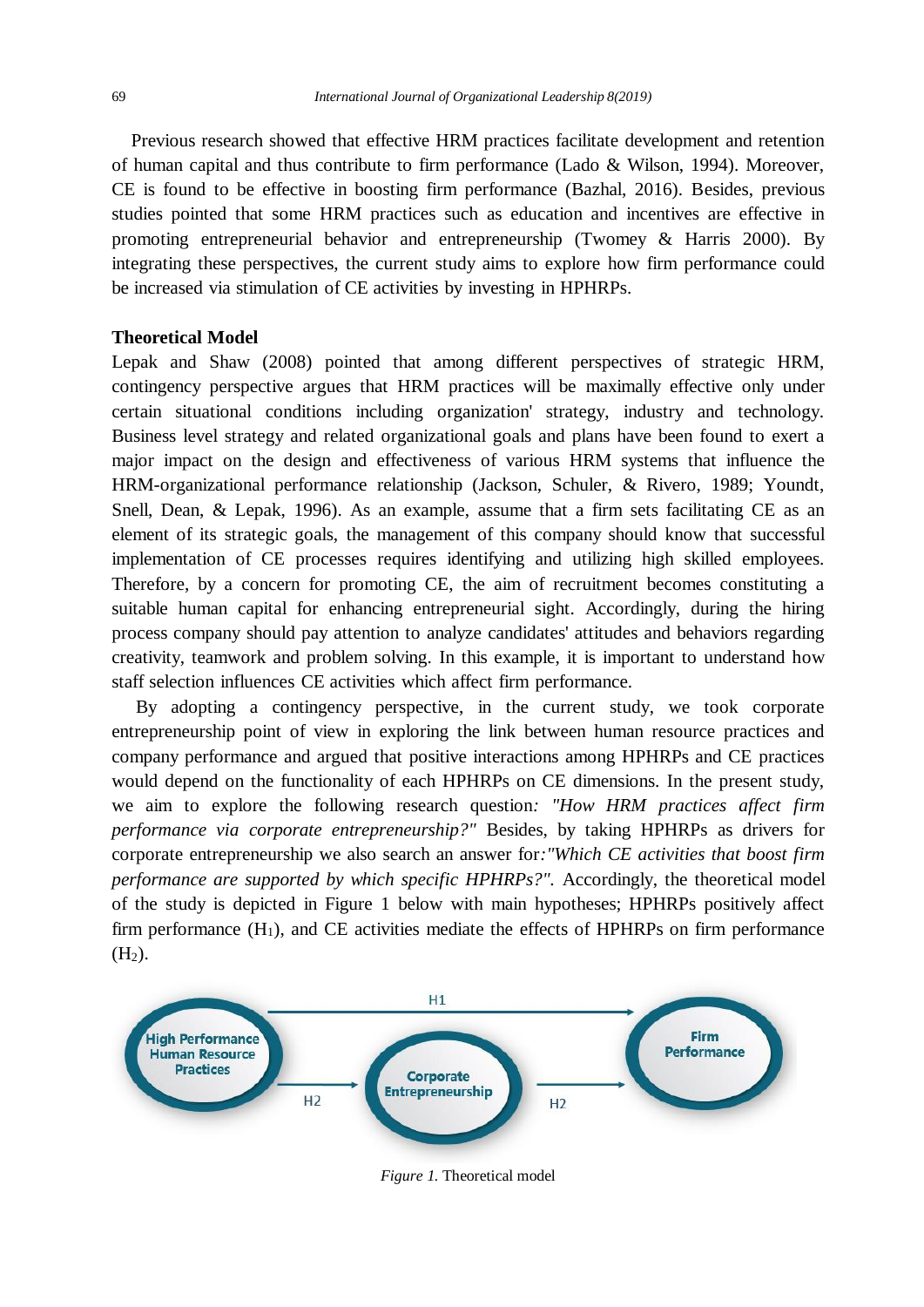#### **Method**

The data were collected via survey distributed to 561 companies operating in various sectors in Turkish business environment. The sample was a convenient sample that include companies operating in service and manufacturing sectors with employees of 100 to 500 people. Whitecollar employees well-informed about their company performance were asked to fill in the questionnaire on behalf of their companies. With a response rate of 35%, 199 usable questionnaires were included to the analysis. .57% of the total respondents were men and .43 % of them were women. Besides, .50% of the companies operates in service industry while the remaining .50% operates in manufacturing and related sectors.

 The measures of the research constructs were taken from the established scales. The "back translation" process was applied to assure the equivalence of these measures in English and Turkish (Brislin, 1976). For the measurement of HPHRPs, in line with Bamberger and Meshoulam's (2000) perspective, a collection of internally consistent HRM practices including items of selective staffing (4 questions), extensive training (4 questions), internal mobility (3 questions), employer's employment commitment /employment security (4 questions), clear job description (3 questions), results-oriented performance appraisal (3 questions), incentive reward (3 questions), and participation to decision making (4 questions), with a total of 28 items developed by Zhang et al. (2008) were used. CE was measured by Zahra's (1993) three dimensional corporate entrepreneurship scale including 10 questions for innovation, 5 questions for new business venturing and 7 questions for self-renewal practices. Both for the measurement of HPHRPs and CE, a 5-point Likert scale  $(1 =$  strongly disagree;  $5 =$  strongly agree) was used. Overall, firm performance level was measured by integrating customer satisfaction, overall profitability and market growth questions. Respondents were asked to rate their companies' performance in comparison to their main competitors' performance in the market over the past 3 years. A five-point Likert scale was used ranging from (1) much worse than, to (5) very much better than (Alpkan et al., 2005).

 Exploratory factor analysis (EFA) was conducted to extract the study's constructs, and then confirmatory factor analysis (CFA) was conducted to determine whether the extracted dimensions through EFA analysis offered a good fit to the data of the study. The items with relatively low factor loadings  $( $0.70$ ) and the ones with cross correlations were eliminated$ from the dataset. The factor loadings of the remaining items were used to depict the factor composition of each construct. Regarding HPHRPs, the items of performance appraisal and incentive rewards were loaded to the same factor, thus their items were combined to create a compound construct which named as *"reward/performance appraisal"*. Since the items of selective staffing and internal mobility spread around at different factors without any logical association, these items were excluded from further analysis. HPHRPs came out as a collection of five HRM practices including reward/performance appraisal (3 items), extensive training (4 items), clear job description (3 items), employer's employment commitment (2 items), and participation (3 items). Regarding CE, innovation and new business venturing items were loaded to the same factor, thus a total of eight items were combined to create a compound construct named as *"innovation/new business venturing".* Six items of self-renewal construct loaded into the same factor. Finally, firm performance items loaded into a single factor.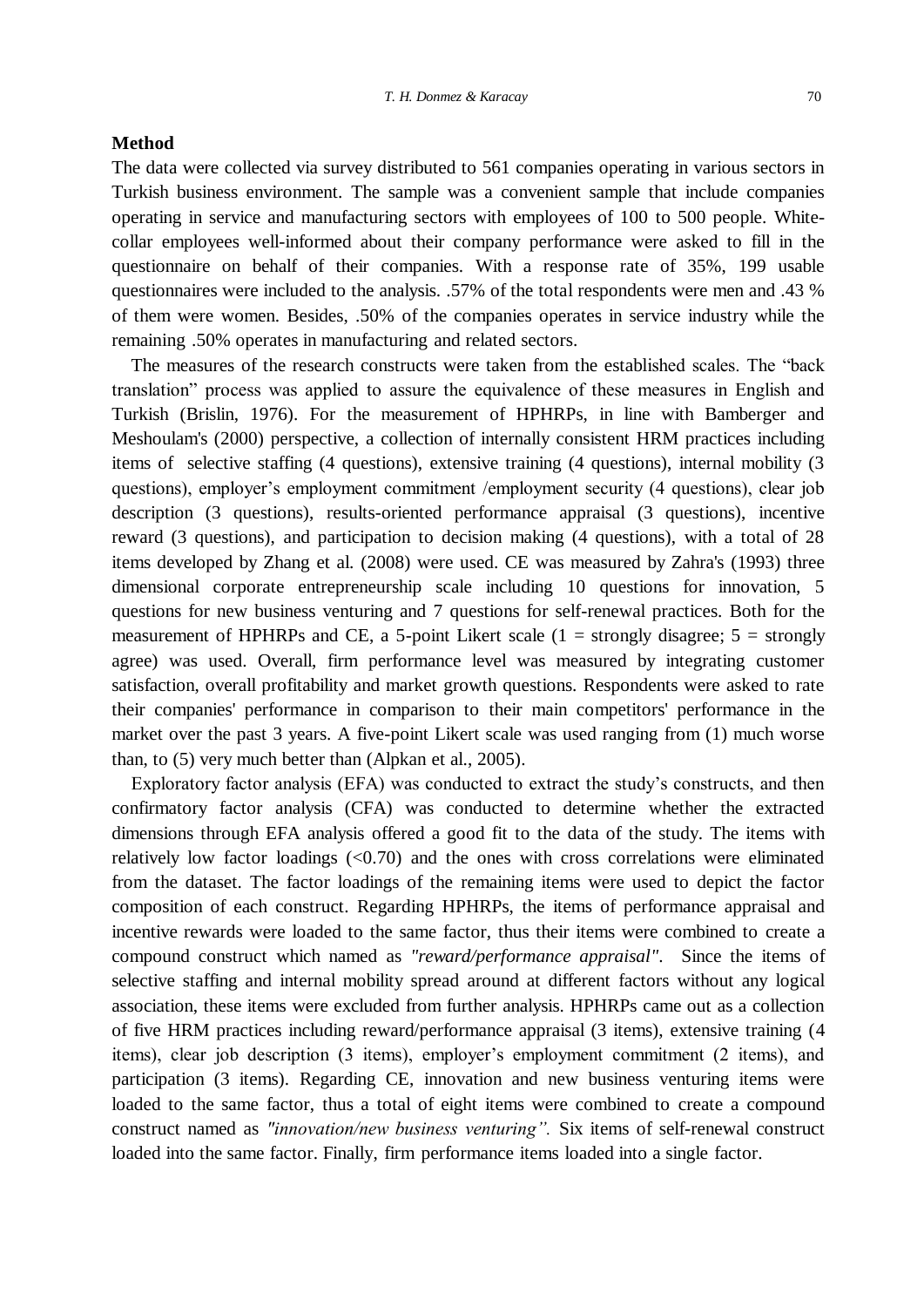As shown in Table 1, the reliability and validity of the resulting factor compositions are acceptable since they have Cronbach's Alpha coefficients higher than .70, and Average Variance Extracted (AVE) measures over .50 (Hair, Black, Babin, & Anderson, 2010). Furthermore, CFA results indicated that the hypothesized measurement model provides a good fit with the data ( $\chi^2$  = 796.65,  $\chi^2$ /df = 1.85, CFI = .92, TLI = .90, and RMSEA = .06), which implies that there is not any significant discrepancy among proposed and observed correlations (Byrne, 2016).

Table 1 *Reliability and Validity of Measures*

| Measure      |                                     | <b>AVE</b> | Cronbach's Alfa $(\alpha)$ |
|--------------|-------------------------------------|------------|----------------------------|
| <b>HPHRM</b> | Extensive training                  | .63        | .91                        |
|              | Participation                       | .68        | .91                        |
|              | Clear job description               | .55        | .89                        |
|              | Appraisal & reward                  | .51        | .81                        |
|              | Employment security                 | .61        | .73                        |
| <b>CE</b>    | Innovation & new business venturing | .53        | .92                        |
|              | Self renewal                        | .52        | .90                        |
| Performance  |                                     | .60        | .81                        |

#### **Hypotheses**

By validating the factor composition by EFA and CFA, the hypotheses are structured.

 $H<sub>1(a)</sub>$ : Extensive training positively affects firm performance

**H**<sub>1(b)</sub>: Clear job description positively affects firm performance

**H1(c)**: Participation to decision making positively affects firm performance

 $H_{1(d)}$ : Reward/performance appraisal positively affects firm performance

 $\mathbf{H}_{1(e)}$ : Employer's employee commitment positively affects firm performance

**H2(a):** Innovation/new business venturing mediates the effects of extensive training on firm performance

**H**<sub>2(b)</sub>: Self renewal mediates the effects of extensive training on firm performance

**H2(c):** Innovation/new business venturing mediates the effects of participation on firm performance

**H**<sub>2(d)</sub>: Self-renewal mediates the effects of participation on firm performance

**H2(e):** Innovation/new business venturing mediates the effects of clear job description on firm performance

**H2(f):** Self renewal mediates the effects of clear job description on firm performance.

**H2(g):** Innovation/new business venturing mediates the effects of reward/performance appraisal on firm performance

**H2(h):** Self renewal mediates the effects of reward/performance appraisal on firm performance

 $\mathbf{H}_{2(i)}$ : Innovation/new business venturing mediates the effects of employer's employment commitment on firm performance

**H2**(i): Self-renewal mediates the effects of employer's employment commitment on firm performance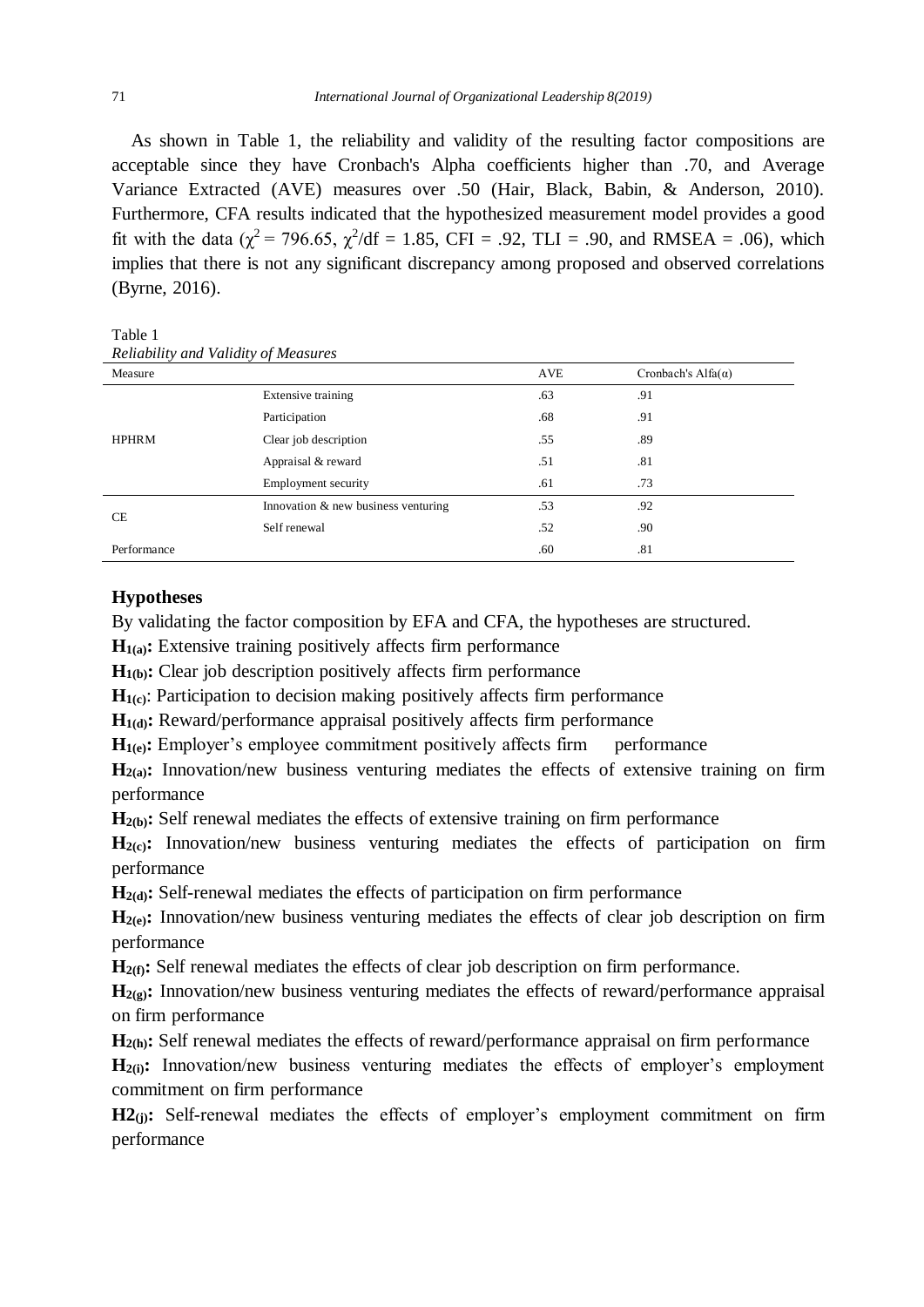#### **Results**

The hypotheses of the study were tested by conducting SEM analysis in AMOS, the result of structural model analysis is exhibited in Figure 2. Since the structural model was found to have a good fit  $(\chi^2 = 817.014, \chi^2/df = 1.86, CFI = .92, TLI = .90, and RMSEA = .06)$ , we proceed with the analysis of path relationships. As presented in Table 2, only  $H_{1(a)}$  and  $H_{1(e)}$  are supported. Then, the mediation effects are assessed by conducting bootstrapping in AMOS.

#### Table 2

| Hypothesized Path |                                                                          | Str. Regression<br>Weight | P-value | Result        |
|-------------------|--------------------------------------------------------------------------|---------------------------|---------|---------------|
|                   | $H_{1(a)}$ Extensive training $\rightarrow$ firm performance             | .25                       | .009    | Supported     |
|                   | $H_{1(b)}$ Participation $\rightarrow$ firm performance                  | $\overline{\phantom{0}}$  | ns      | Not-Supported |
|                   | $H_{1(c)}$ Clear job description $\rightarrow$ firm performance          | $\overline{\phantom{a}}$  | ns      | Not-Supported |
|                   | $H_{1(d)}$ Reward / performance appraisal $\rightarrow$ firm performance | $\overline{\phantom{a}}$  | ns      | Not-Supported |
|                   | $H_{1(e)}$ Employment commitment. $\rightarrow$ firm performance         | .20                       | .009    | Supported     |

ns: non-significant



\*p<0.1; \*\*p<0.01; \*\*\*p<0.001

*Figure 2.* SEM analysis results

 As shown in Table 3, the mediation effect of innovation/new business venturing is supported for the relationships between  $H_{2(a)}$ : extensive training and firm performance,  $H_{2(c)}$ : participation and firm performance, H<sub>2(g)</sub>: reward/performance appraisal and firm performance, and H<sub>2(i)</sub>: employer's employment commitment and firm performance. As presented in Table 4, the mediation effect of self-renewal is supported for  $H_{2(b)}$ : extensive training and firm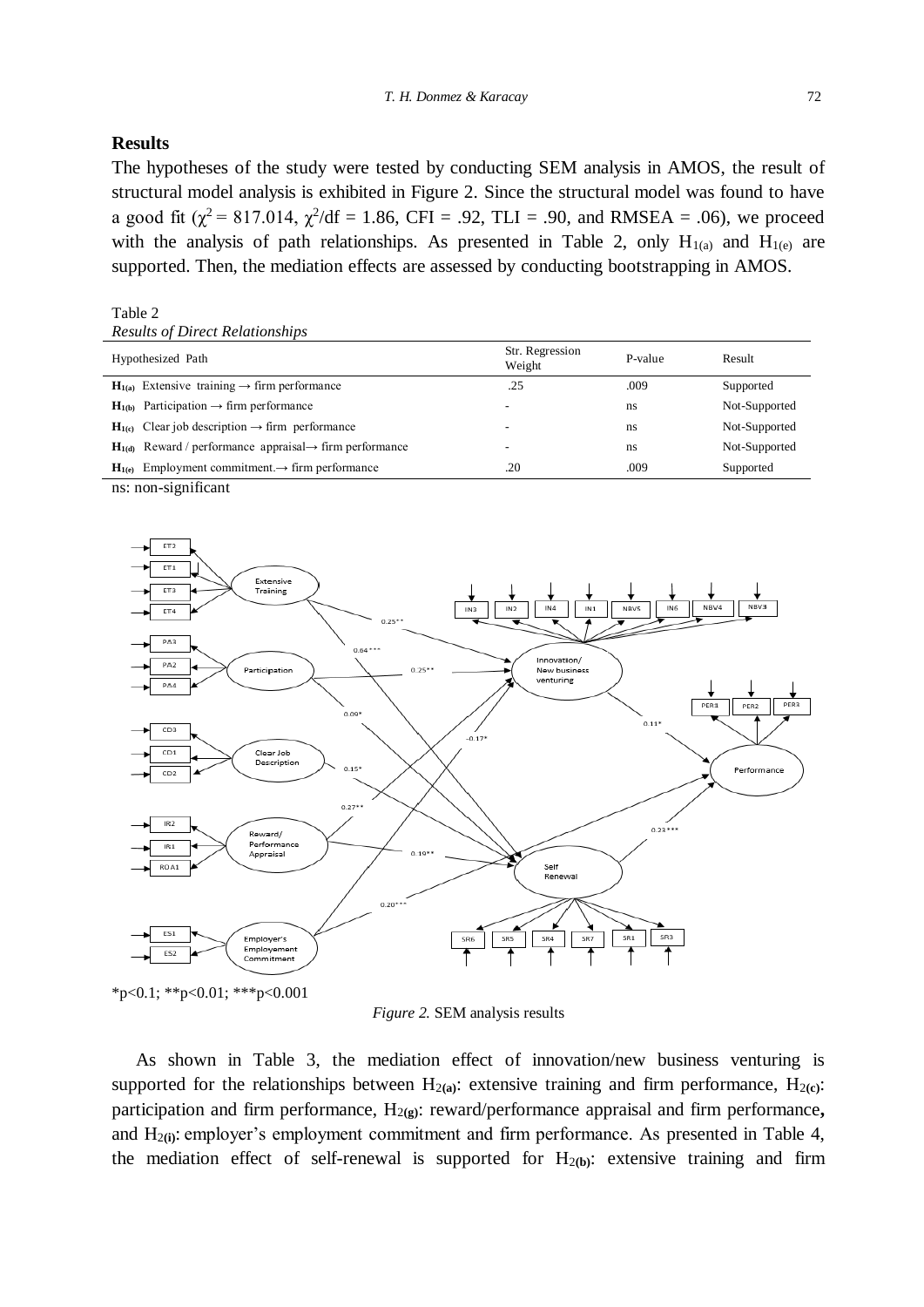performance,  $H_{2(d)}$ : participation and firm performance,  $H_{2(f)}$ : clear job description and firm performance, and H2**(h)**: reward/performance appraisal and firm performance.

Table 3

*Results of Mediation Analyses for Innovation/New Business Venturing*

| Hypothesized path                                                                                               | Direct<br>effect | Indirect effect | Hypothesis result |  |  |
|-----------------------------------------------------------------------------------------------------------------|------------------|-----------------|-------------------|--|--|
| $\mathbf{H}_{2(a)}$ Ext. training $\rightarrow$ Innovation/new business venturing $\rightarrow$ performance     | $.25***$         | $.07*$          | Supported         |  |  |
| $H_{2(c)}$ Participation $\rightarrow$ Innovation/new business venturing $\rightarrow$ performance              | $.25***$         | $.13*$          | Supported         |  |  |
| $\mathbf{H}_{2(e)}$ Clear job description $\rightarrow$ Innovation/new business vent. $\rightarrow$ performance | <sub>ns</sub>    | ns              | Not supported     |  |  |
| $H_{2(g)}$ Reward/ Perfor. App $\rightarrow$ Innovation/new business vent. $\rightarrow$ performance            | $.27***$         | $.04*$          | Supported         |  |  |
| $\mathbf{H}_{20}$ Employment commit $\rightarrow$ Innovation/new business vent $\rightarrow$ performance        | $-17*$           | $-0.03*$        | Supported         |  |  |
| *p<0.1; **p<0.01; ***p<0.001; ns: non-significant                                                               |                  |                 |                   |  |  |

Table 4 *Results of Mediation Analyses for Self-Renewal*

| Hypothesized path                                                                         | Direct effect | Indirect effect | Hypothesis result |
|-------------------------------------------------------------------------------------------|---------------|-----------------|-------------------|
| <b>H2</b> (b) Ext. training $\rightarrow$ Self-renewal $\rightarrow$ performance          | $.64***$      | $.27*$          | Supported         |
| <b>H2</b> (d) Participation $\rightarrow$ Self-renewal $\rightarrow$ performance          | $.09*$        | $.04*$          | Supported         |
| <b>H2</b> (f) Clear job description $\rightarrow$ Self-renewal. $\rightarrow$ performance | $.15*$        | $.07*$          | Supported         |
| <b>H2</b> (h) Reward/ Perfor. App $\rightarrow$ Self-renewal $\rightarrow$ performance    | $.19***$      | $.05*$          | Supported         |
| <b>H2</b> (i) Employment commit. $\rightarrow$ Self-renewal $\rightarrow$ performance     | ns            | ns              | Not supported     |

 $*_{p<0.1}$ ; \*\*p<0.01; \*\*\*p<0.001; ns: non-significant

#### **Discussion and Conclusion**

Global economy requires more entrepreneurial activities being carried out by businesses to deal with the ambiguity and fast changing competitive business environment. Corporate entrepreneurship (CE) positively affects growth and profitability of organizations by providing competitive advantage over innovation driven technological transformations and intense global competition. Besides, high-performance human resource practices (HPHRPs) help to boost both intra-firm level entrepreneurial behavior, and also organizational outcomes. When combined with the influential effect of CE activities, HPHRPs may support achievement of better organizational performance. In this study, a selected group of HPHRPs, i.e., extensive training, participation, clear job description, reward/performance appraisal, and employer's employment commitment were assessed for their possible direct and indirect effects on firm performance. Moreover, the possible mediation effect of innovation, new business venturing and self-renewal as CE activities were examined within these relationships. Therefore, this study deliberately integrates a corporate entrepreneurship point of view in exploring the link between human resource practices and company performance.

When the results of path and mediation analyses of the study interpreted altogether, it is seen that the selected five HPHRPs; namely, extensive training, participation, clear job description,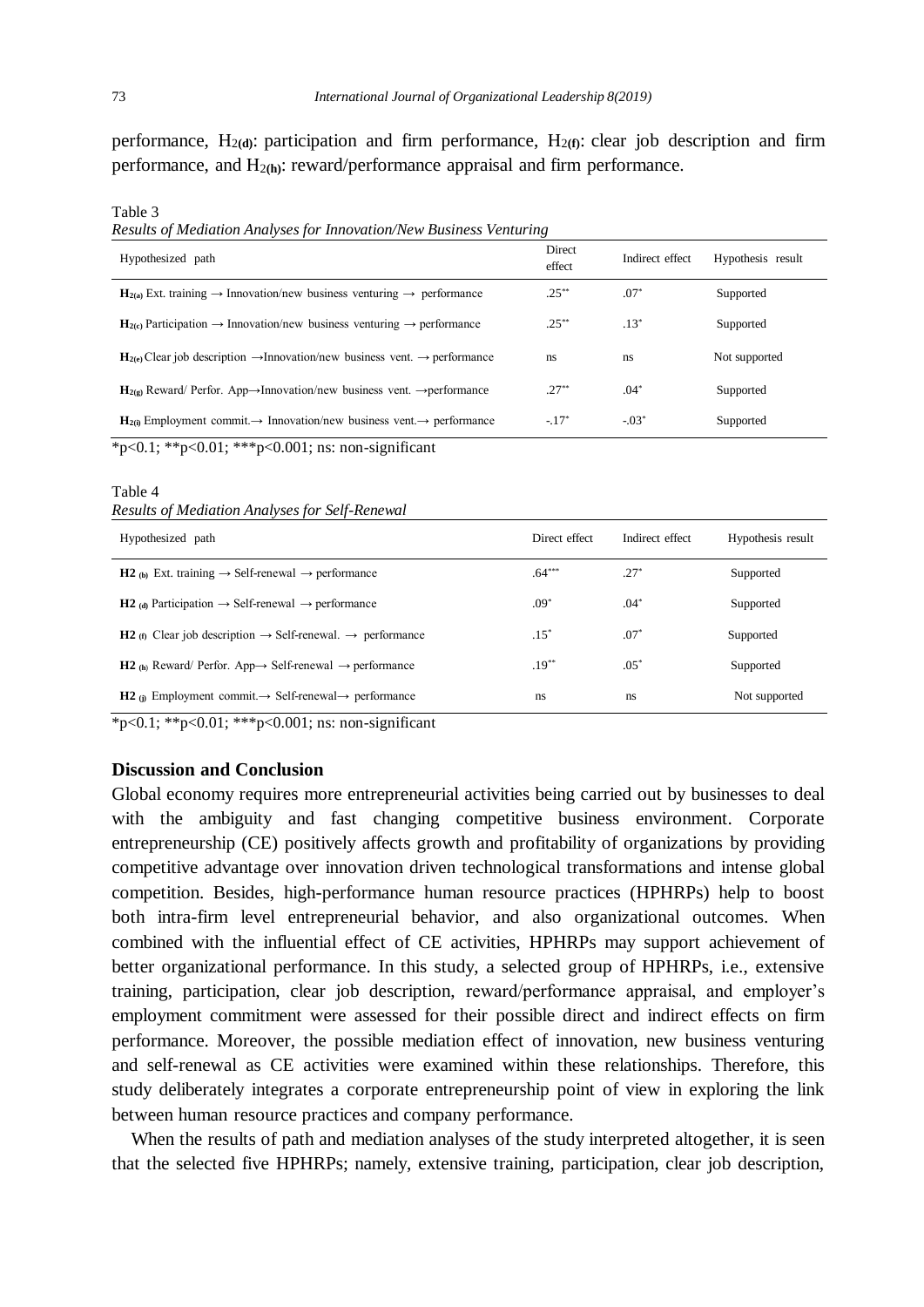reward/performance appraisal, and employer's employment commitment affected firm performance via different mechanisms both with and without facilitating innovation/new business venturing and self-renewal activities.

 The results revealed that the extensive training practices have both significant direct and indirect effects on firm performance. In terms of indirect effects, it is found that self-renewal activities are influenced more by extensive training practices in comparison to innovation/new business venturing activities. Extensive training practices cover comprehensive education that help to develop the skills required for better job performance. Accordingly, when employees get more training and gain more skills related to their jobs, they can be much more innovative and productive, which in turn enhance organizational performance. The most beneficial impact of extensive training practices are on self renewal activities. Given that self renewal as a CE activity, it is the strategic repositioning of an organization through the renewal of the key ideas, then the reason behind the significant impact of training on self renewal becomes obvious.

 On the other hand, the results of the analysis show that participation only have an indirect effect on firm performance via innovation/new business venturing and self-renewal activities. Although participation in organizational decision processes via sharing ideas and discussing alternative choices facilitates both innovation/new business venturing and self renewal activities within organization, the impact of participation to decision making becomes much more important for innovation/new business venturing. By being given chance for their participation to organizational decisions, employees may feel a sense of involvement and ownership of the outcomes of these decisions, and thus they may be more willing to contribute to organizational performance via value generating innovative ideas and initiatives.

 Regarding the effect of clear job description practices on firm performance, we found that clear job descriptions do not have a significant direct effect on firm performance. However, by providing clear job descriptions to employees, companies may facilitate self renewal activities that have an impact on firm performance. On the other hand, the results showed that the indirect effect of clear job descriptions on firm performance via innovation/new business venturing is not valid in contrast to the significant indirect effect of self renewal activities. A full list of job descriptions across an organization show all of the necessary positions with required job roles, and by using this list a company can foresee future steps for filling in the necessary positions or the positions that are no longer required for organizational purposes. In this way, clear job descriptions not only help employees to understand what is expected from them in their jobs, but also help companies to have future projections regarding their reorganization strategies.

 Besides, according to the results, reward/performance appraisal practices do not have a significant direct effect but they have an indirect effect on firm performance via innovation/new business venturing and self-renewal activities. In other words, an appropriate employee performance evaluation and rewarding practice cause improvement in the innovation/new business venturing and self-renewal CE activities which then improve firm performance. The reason for this significant indirect effect of reward/performance appraisal practices on firm performance is the employees' motivational process. Potential satisfaction from the desired incentive to be conditionally given to employees by their companies may cause employees to show extra effort to get the organizational outcomes targeted by their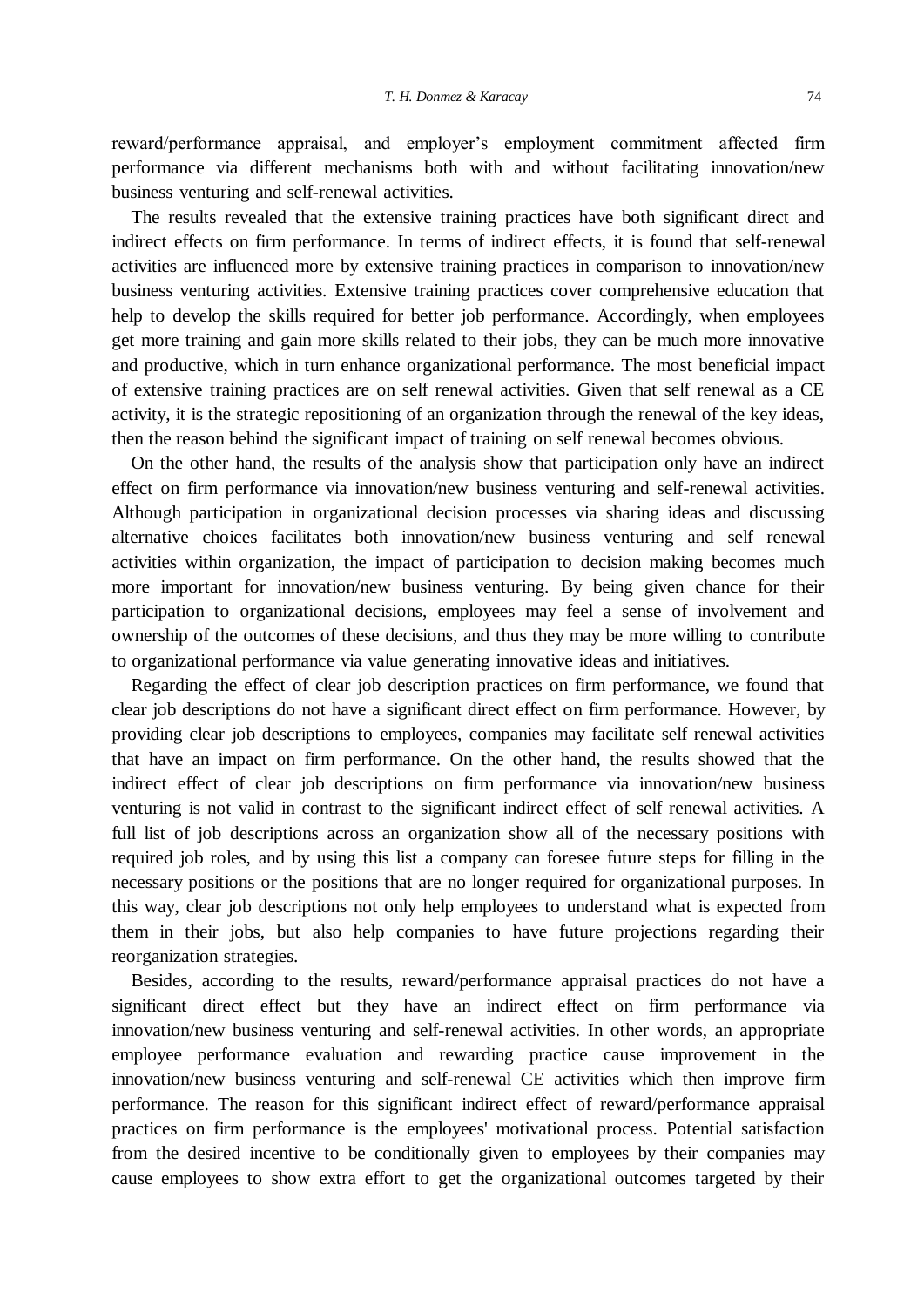companies. Employees being rewarded corresponding to company goals may much more easily be motivated to act for the best interest of their companies and strive to improve company performance.

 Finally, the analysis results indicate fruitful outcomes regarding the direct and indirect effects of employer's employment commitment on firm performance. We found that employer's employment commitment has both significant direct and indirect effects on firm performance; but these effects are in opposite directions. In terms of direct effects, it is found that employer's employment commitment practices positively affect firm performance. By being given job security, employees may develop attachment to their companies and show effort to remain in their companies to maximize the utility of job security. Besides, in line with the social norm of reciprocity, employees may feel a psychological obligation to show extra performance in their jobs in exchange of the employment security given by their employers. On the other hand, the results showed that the indirect effect of employer's employment commitment on firm performance via innovation/new business venturing is valid but they have a negative relationship. That is, employer's employment commitment decreases innovation/new business venturing activities in organization. The commitment provided via retention guarantees by companies ironically might reduce employees' motivation for contributing to the innovation and new business venturing activities in their organizations.

 In terms of mediation effect of CE activities, there are important outcomes found within the context of the current study. Innovation/new business venturing mediates the effect of some HPHRPs, i.e., extensive training, participation to decision making, reward/performance appraisal; and firm performance. As another form of CE activity, self-renewal also mediates the effect of some HPHRPs; namely, extensive training, participation to decision making, clear job description and reward/performance appraisal on firm performance.

 Finally, the results of the current study mainly highlight a significant important point both practically and theoretically; that is, not all HPHRPs are equally effective in facilitation of each CE activity, and sometimes the indirect effect of some of these HPHRPs may lead to negative effects on performance; such as the negative indirect effect of employer's employment commitment on firm performance via innovation/new business venturing. Therefore, if companies would like to increase overall firm performance via employment of some HPHRPs; as a first step, they should understand how each of these HPHRPs affects firm performance and what is the underlying mechanism that makes such an investment valid.

 The current study has some specific contributions; firstly, this study integrates a corporate entrepreneurship point of view in exploring the link between human resource practices and company performance. Secondly, this study highlights the specific direct and indirect effects of a selected group of HPHRPs, namely, extensive training, participation, clear job description, reward/performance appraisal, and employer's employment commitment on firm performance. In this respect, the outcomes of the study contribute both to CE and HPHRPs literature. Besides, the current study can be used as a guideline by practitioners to foresee contingencies in joint integration of HPHRPs and CE for firm performance.

 As with most of the empirical research, the current study has also limitations. Data of the current research is a potential limitation regarding the generalizability of the findings. The data collected from a single country, Turkey. Future research may focus on extending the research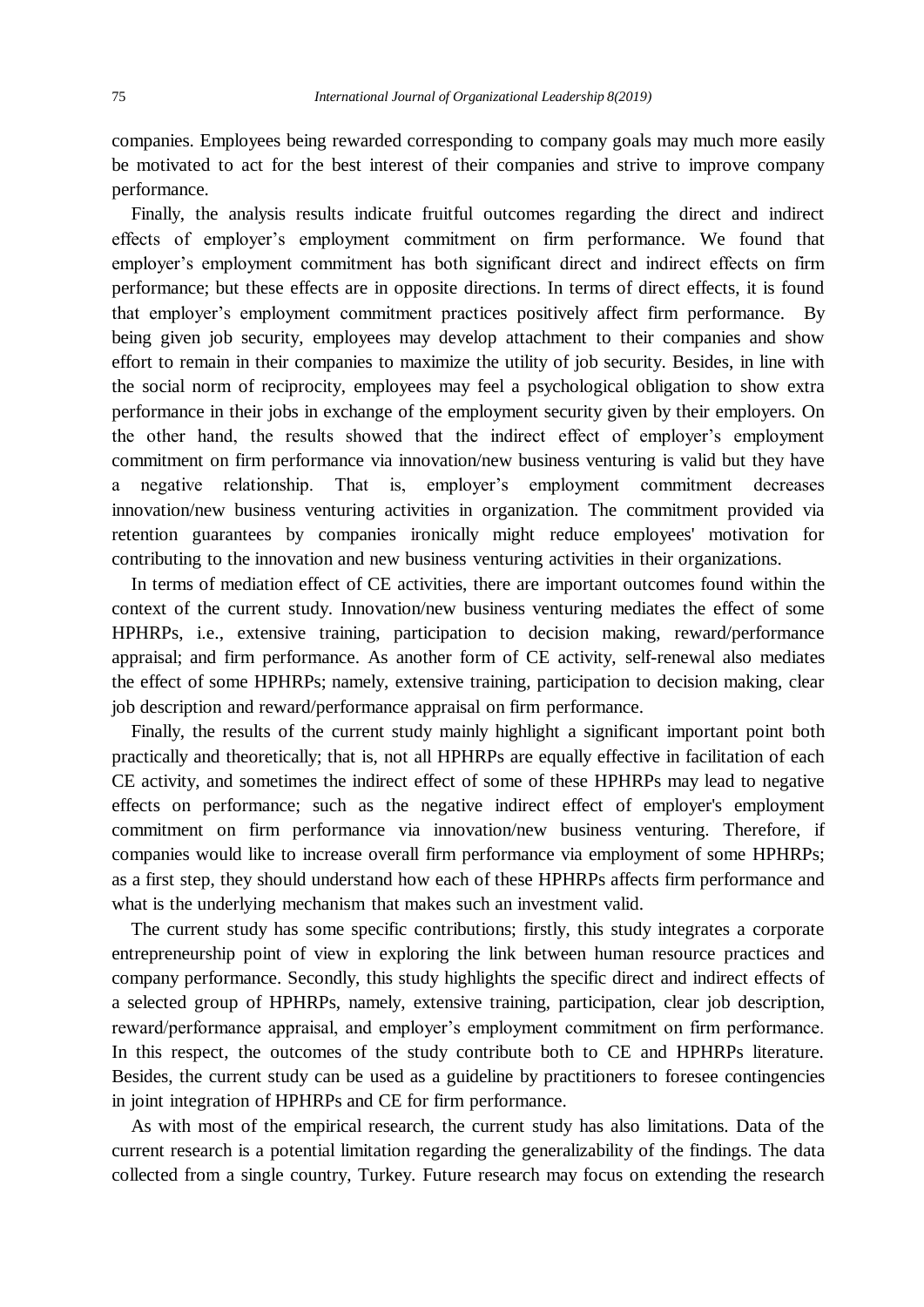in different national cultures and across different types of organizations. Besides, conducting analysis by having larger research samples may contribute for validating research outcomes. Finally, some moderating variables can be inserted into the research model to investigate whether the supported hypotheses are contingent on moderating variables.

#### **References**

- Agca, V., & Kandermir T. (2008). Aile isletmelerinde iç girisimcilik finansal performans iliskisi: Afyonkarahisar'da bir araştirma [The financial performance relationship between internal entrepreneurship: A research in Afyonkarahisar]. Sosyal Bilimler Dergisi, 10(3), 209–230.
- Alpkan, L., Ergun, E., Bulut, C., & Yilmaz, C. (2005). The effects of corporate entrepreneurship on firm performance. Dogus Universitesi Dergisi, 6(2), 175–189.
- Antoncic, B., & Hisrich, R. (2001). Intrapreneurship. Journal of Business Venturing, 16(5), 495–527.
- Appelbaum, S. H., & Rammie, K. (2000). An analysis of the utilization and effectiveness of non-financial incentives in small business. Journal of Management Development, 19(9), 733–763.
- Bamberger, P., & Meshoulam, I. (2000). Human resource strategy. Newbury Park, CA: Sage.
- Barringer, B. R, & Bluedorn, A. C. (1999). The relationship between corporate entrepreneurship and strategic management. Strategic Management Journal, 20, 421–444.
- Bazhal, I. (2016). The theory of economic development of J. A. Shumpeter: Key Features. Munich Personal RePEc Archive  $15(23)$ .,  $1-16$ .
- Brislin, R. W. (1976). Comparative Research Methodology: Cross-cultural Studies. International Journal of Psychology 11(3): 215–229.
- Byrne, B. M. (2016). Structural equation modeling with AMOS: Basic concepts, applications, and programming. United Kingdom: Routledge.
- Collins, C. J., & Clark, K. D. (2003). Strategic human resource practices, top management team social networks, and firm performance: The role of human resource practices in creating organizational competitive advantage. Academy of Management Journal, 46(6), 740–751
- Covin, J. G., & Slevin, D. P. (1991). A conceptual model of entrepreneurship as firm behavior. Entrepreneurship: Theory and Practice, 16(1), 7–24.
- Covin, J. G, & Slevin, D. P. (1989). Strategic Management of small firms in hostile and benign environments. Strategic Management Journal, 10(1), 75–87.
- Delaney, J. T., & Huselid, M. A. (1996). The impact of human resource management practices on perceptions of organizational performance. Academy of Management Journal, 39(4), 949–969.
- Fis, A, & Wasti, A. (2009). Örgüt kültürü ve girişimcilik yönelimi ilişkisi [Relationship between organizational culture and entrepreneurial orientation]. METU Studies in Development, 35, 127–164.
- Guth, W. D, & Ginsberg, A. (1990). Guest editors' introduction: Corporate entrepreneurship. Strategic Management Journal, 11(4), 5–15.
- Hair, J. R., Black, W. C., Babin, B. J., & Anderson, R. E. (2010). Multivariate data analysis: A global perspective. 7th Edition. Upper Saddle River: Pearson Education.
- Hayton, J. C. (2005). Promoting corporate entrepreneurship through human resource management practices: A review of empirical research. Human Resource Management Review, 15(1), 21–41.
- Holt, D. T., Rutherford, M. W., & Clohessy, G. R. (2007). Corporate entrepreneurship: An empirical look at individual characteristics, context, and process. Journal of Leadership and Organizational Studies, 13(4), 40–54.
- Hornsby, J. S., Kuratko, D. F., Shepherd, D. A., & Bott, J. P. (2009). Managers' corporate entrepreneurial actions: Examining perception and position. Journal of Business Venturing, 24(3), 236–247.
- Huselid, M. A. (1995). The impact of human resource management practices on turnover, productivity, and corporate financial performance. Academy of Management Journal, 38(3), 635–872.
- Jackson, S. E., Schuler, R. S., & Rivero, J. C. (1989). Organizational characteristics as predictors of personnel practices. Personnel Psychology, 42, 727–786.
- Kaya, N. (2006). The impact of human resource management practices and corporate entrepreneurship on firm performance: evidence from Turkish firms. International Journal of Human Resource Management, 17(12), 2074–2090.